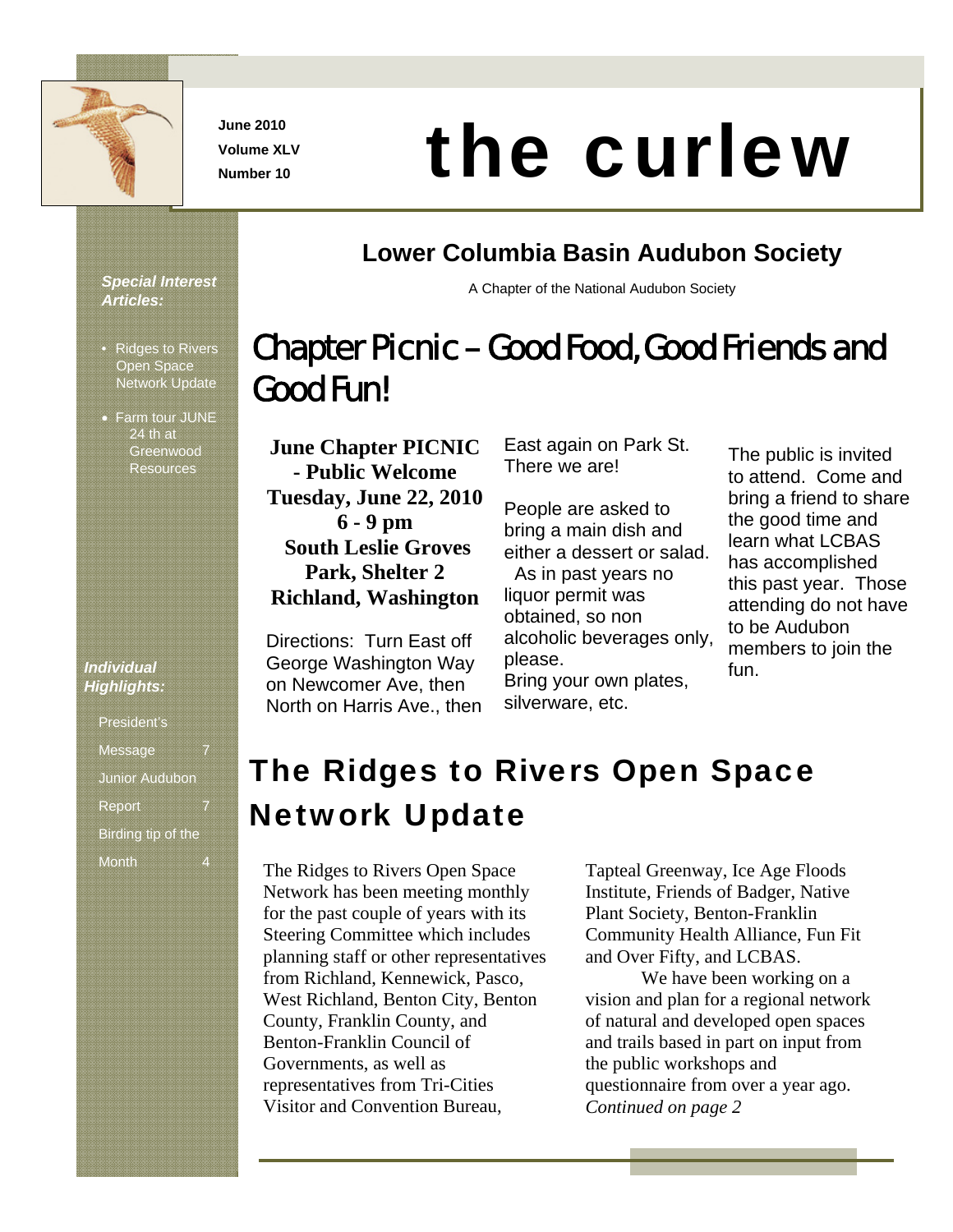

*"We have been working on a vision and plan for a regional network of natural and developed open spaces and trails."* 

#### *"Being connected to the local community is important to us."*

# **RROSN Update** *continued*

 A Jurisdictional Council (JC) has been formed that is made up of elected officials representing the five local cities and both counties. The Steering Committee has been meeting with the JC since January to present each chapter of the proposed plan and to get their feedback. The feedback has been very useful in helping to refine the plan which makes recommendations to the jurisdictions regarding open space preservation and trail linkages. The final draft of the plan should be available in the next few months. The goal is to submit the final plan to the jurisdictions for adoption.

One of the areas that the RROSN has been interested in preserving includes the large open space region south of Hover Road to Wallula Gap, including Hover Peak. This site encompasses large expanses of native shrub steppe as well as an area that will be included in the National Ice Age Floods Trail. Kennewick General Hospital is planning to surplus 6900 acres in this Hover area. The Board of the RROSN presented a letter to KGH and hopes to be involved in the discussion about the fate of this property.

For more information, contact Debbie Berkowitz (375-4740).

# **Open invitation to tour GreenWood Resources Tree Farm**

If you've ever driven on I-84 through Boardman, Oregon, you would have noticed about five miles of trees that stretch back away from the highway. This is the Boardman Tree Farm – 26,000 acres of hybrid poplar trees managed by GreenWood Resources. The trees are managed for timber, pulp, and increasingly biomass to be converted into biofuels and bioenergy. In addition to environmental stewardship policies within the company, GWR tree farms are Forest Stewardship Council (FSC) certified, which holds the company to be socially and environmentally responsible.

Being connected to the local community is important to us, and in particular to local groups like the Audubon Society who may have personal interests in the unique environment of the farm. This is an open invitation to folks who would like to come tour the farm and ask farm managers any questions they may have about farm operations, wildlife, FSC certification, etc. We also invite anyone who may have an interest in joining GWR's Community Advisory Committee, which is comprised of individuals representing local, regional, and national business, environmental, and governmental interests. **We will hold a farm tour 1-3pm on Thursday, June 24th. Please email meagan.nuss@gwrglobal.com for more information and to confirm your spot (limit 8-12 people). We look forward to meeting you!**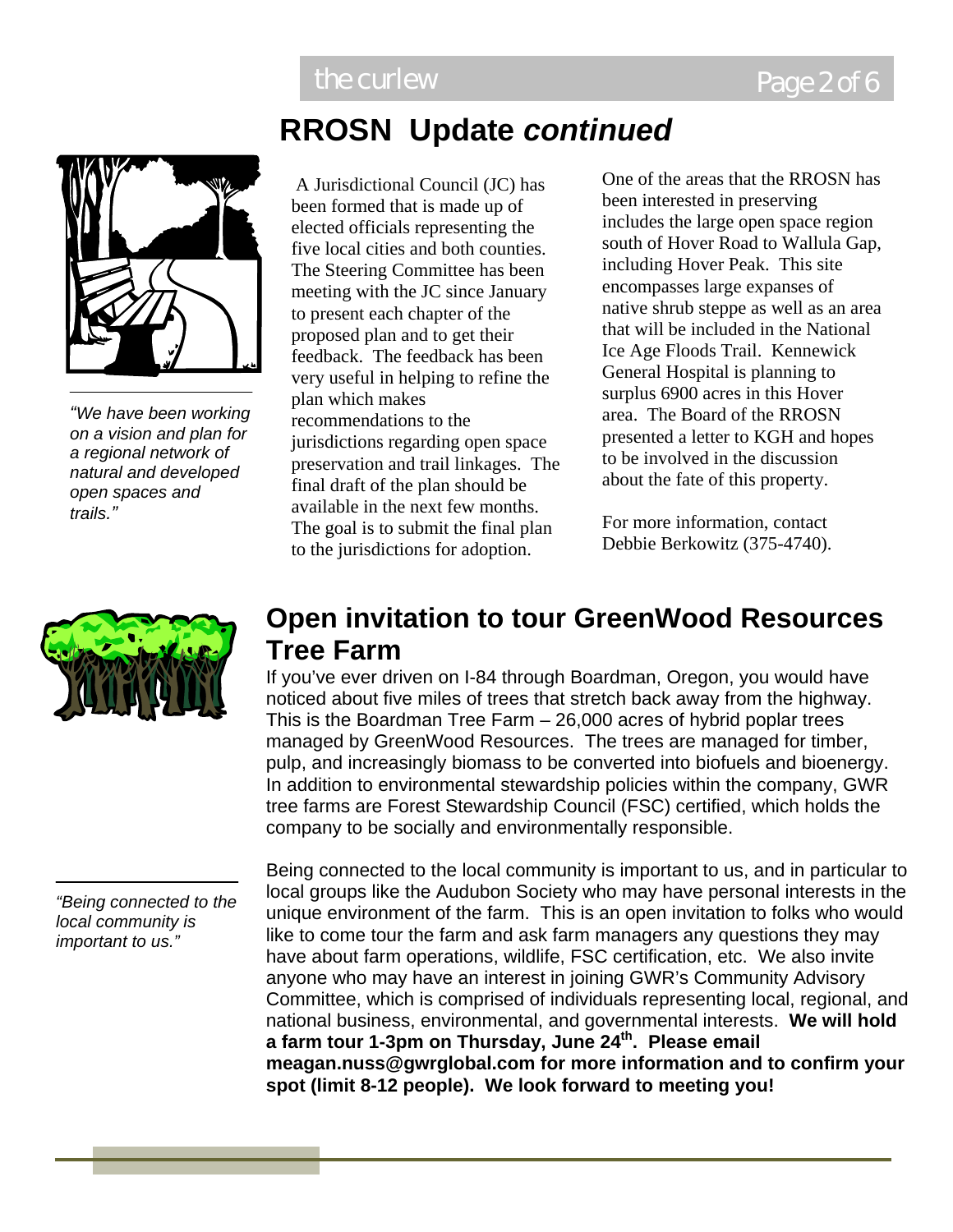

*Black-headed grosbeak pictured above* 

# **McNary Environmental Education Center Second Saturday Event!**

# **Making Things Using Natural**

### **Materials**

**What can you do with sticks, leaves, cattails, rocks or milkweed pods? Craft a nature home for small creatures, make a toy or even weave a tiny raft to float on the wetland. We'll show you how. Bring your imagination and your family to the Education Center at McNary National Wildlife Refuge on**  Saturday, July 10<sup>th</sup> from 9 a.m. to 12 **p.m. It's free!**

 **How to get there:** The Education Center is located off Highway 12 near Burbank. From Tri-Cities take Highway I-182 East/Highway 12 East to Burbank. Turn left onto Humorist Rd. at second stoplight after the Snake River Bridge. Turn left onto Lake Rd. Look for Education Center on the left.

# **Bateman Island Bird Walk:**

*With Lisa Hill*  Report from June 5, 2010

It was a beautiful day in the neighborhood for the June Bateman Island walk. The warm and sunny weather was a much-welcomed break from the recent rains. A good crowd of about 35 people including a Girl Scout troop and their parents took advantage of the great weather and we tallied up a whopping 52 species for the day. No rarities, but good numbers of our regular breeding birds.

Lots of CLIFF SWALLOWS and a few BARN, TREE, NORTHERN ROUGH-WINGED, and BANK SWALLOWS. Male BLACK-HEADED GROSBEAKS were singing everywhere and we counted 22 along with nine BULLOCK'S ORIOLES. Males of both species display bold black, orange and yellow plumage. Other colorful songbirds included YELLOW WARBLER, WILSON'S WARBLER, and TOWNSEND'S WARBLER. The more elusive, less colorful species were WARBLING VIREO, CASSIN'S VIREO, and MARSH WREN.

There aren't many ducks or other water birds this time of year, but two CLARK'S GREBES and four WESTERN GREBES displaying head-bobbing mating behavior were off the causeway and out on the delta. A murder of crows harassed three GREAT HORNED OWLS in the locust grove. AMERICAN WHITE PELICANS, FORSTER'S TERNS, GREAT BLUE HERON and GREAT EGRET could be seen with a spotting scope on the delta.

Bateman Bird Walks take a summer break for July and August, but it's still a great time to explore the island on your own. We will resume the walks on Saturday, September 4 at 8am. We meet in the parking lot of Wye Park near the causeway entrance to the island. Birders of all experience levels are very welcome.

# **Birding tip of the Month**

*Timing is important; discover which season birds are in the area. Some are summer breeders, others are only here during the winter, and many only migrate through.*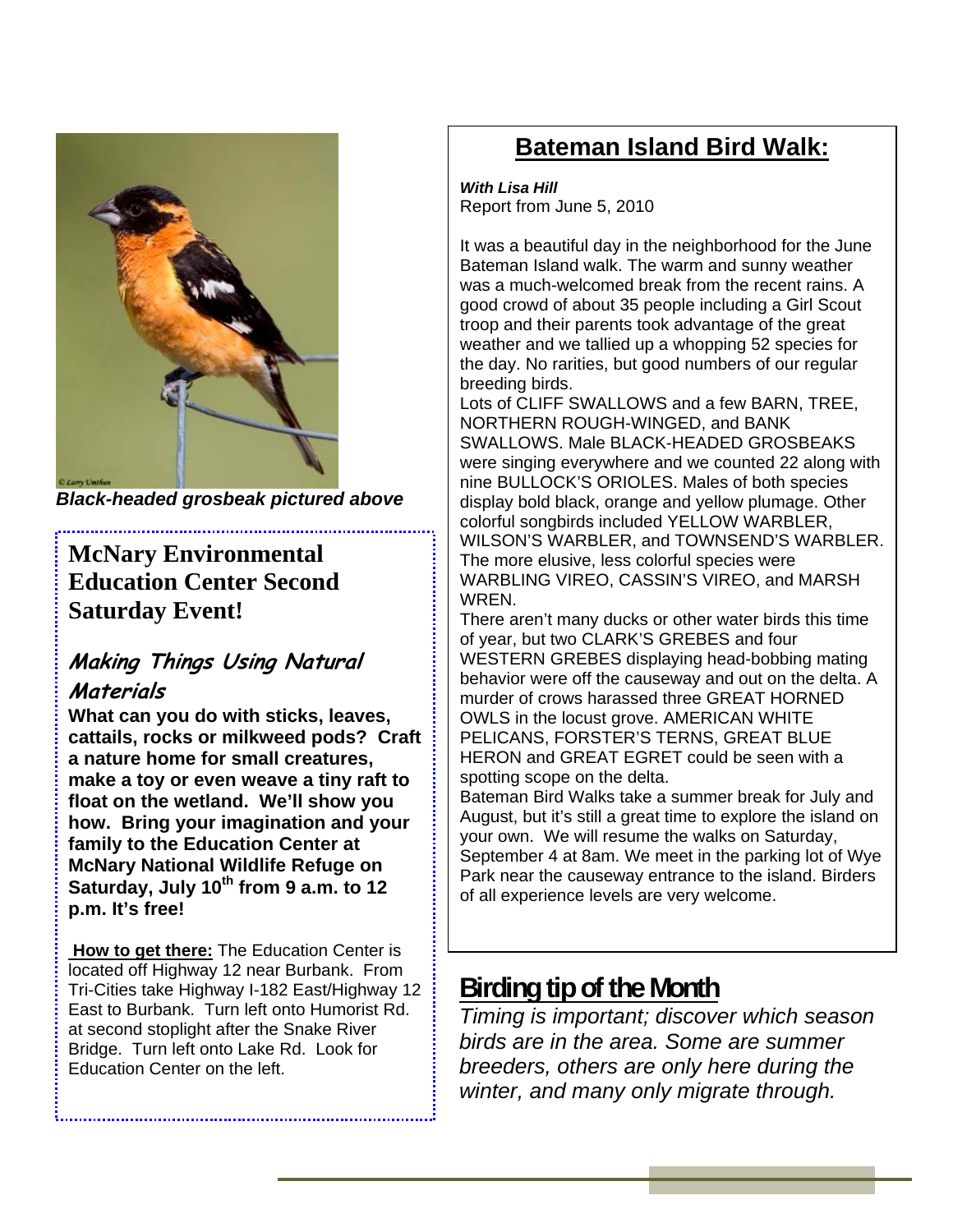# **Malheur Refuge Field Trip**

# **Report** *with Barbara Clarke*

On Friday May 14, nineteen LCBAS members and friends made their way to the Malheur Wildlife Refuge outside of Burns, Oregon. We gathered at the Malheur Field Station in the "E" Dorm. As we arrived we were greeted by the hooting of a **Great Horn Owl** nesting between transformers not far from the dorm.

The weather was good for our full day of birding on Saturday. We split up and visited the Refuge Headquarters, the Central Patrol Road, Buena Vista Overlook and met at Page Springs for lunch. In the afternoon, we birded Page Springs, French Glen and the P Ranch.

We gathered back at the dorm for a Spaghetti Dinner and went over our bird list. Together we saw over 150 bird species. We finished the evening with a movie, "Bear Walker." The next morning after packing and cleaning the dorm we visited the Headquarters again for

#### **hummingbirds**, **warblers**, nesting **Great Horned Owls** and a surprise **Great-tailed Grackle**.

Everyone had a great time and there were lots of laughs and camaraderie. Highlights of some of the birds we saw include the following:

- Nesting **Golden Eagle**
- Courtship displays by **Short‐eared Owls**
- **Sora** and **Virginia Rail** stepping out of the marsh to see who that "big bird" was calling them
- **Lewis Woodpeckers** in the middle of the desert
- **Yellow Warblers** everywhere along the Central Patrol Road
- **Lazuli Bunting** at Page Springs along with resident **House Wrens**
- An **American Bittern** running across the road below Buena Vista overlook
- A **Great Horn Owl** sitting in the Fire Watch tower at Headquarters
- **Western Tanager** and **Bullocks Oriole** in the same

tree outside the dorm

- A **Broad‐tailed Hummingbird** at Headquarters along with **Calliope, Black‐chinned** and **Rufous**
- Many **White‐faced Ibis, Franklin Gulls, Yellow‐ headed Black Birds** and **Wilson Phalarope**
- And many more, what was lacking was the hordes of mosquito that will be at Malheur for the summer



# **Check out our website:**

## **http://lcbas.org**

**President Ed Rykiel………………….(509)627-1113**  *E-mail: ecodoc59@yahoo.com*  **Vice President Robin Priddy ……..(509)783-4664** 

*E-mail: grania0358@aol.com* 

- **Secretary Debbie Berkowitz……….(509)375-4740**  *E-mail: cdandrb@charter.net*
- **Treasurer Lucie Fritz………………..(509)946-9134**  *E-mail: LucieF@aol.com*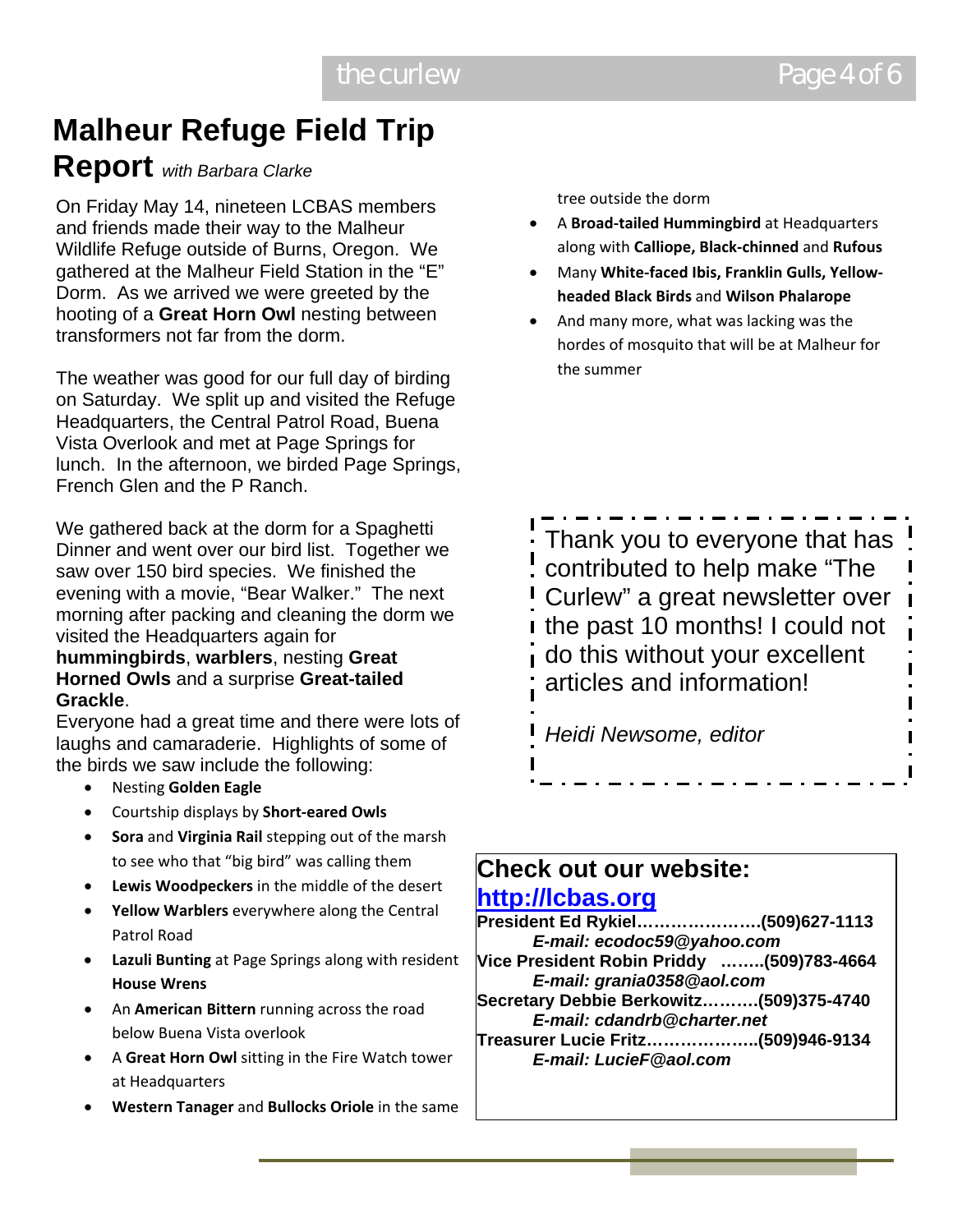# **5 Star Birding Cruise**  *Barbara Clarke, Far Away Field Trips*

The Caribbean Birding Cruise **is officially full**. If you are interested in being on the waiting list, please, let me know. Thanks to all of you who signed up.

So what is next for the Far Away Travelers? Janene Lufft of Follow That Bird Travel Company went with us on the Malheur Field trip. Janene loved meeting all of you and seeing some old friends from our Australian trips. She discussed putting together an itinerary for a **New Zealand Trip** in 2012. My bucket list includes seeing a Kiwi. She says we are a "lovely" group. So we will wait and see what 2012 will bring. Watch for more information.

### **Junior Audubon News**

 Junior Audubon members joined the International Migratory Bird Day celebration, May 9, at McNary Environmental Education Center for games and a bird walk. They got to see birds being banded by Nancy LaFramboise, try out banding on plastic bird leg, play the Great Migration Game, learn about bird communication, and see a Virginia Rail run past the duck blind.

 Our after school meeting was attended by sixteen Junior Audubon members. They worked on activities in the Jr. Birder booklets and watched a short part of "First Flight." Some had time to take the bird quiz. Duncan Paul earned his second pin by identifying birds. Taylor Bookwalter, Mauricio Flores, Blake Brooks, and Ryker Buttars earned their first pin by identifying 10 birds from photos. Congratulations.

 This program wouldn't work without our faithful volunteers. A huge thank you to Marilyn Hayes. Barbara and Tom Clarke, Murrel and Jack Dawson, and Chris Simonen, and for being there for nearly every event this year. Thank you to Nancy LaFramboise, Jeanne Bates, Charlotte Reep and Cathy Smith for your help with Junior Audubon. We had a great year!

# President's Message *with President Ed Rykiel*

Thank You One and All!

These 2 years have been such a good time for me – shucks folks, I'm speechless (almost).

Your support, your talent, your spirit have made my time as president both easy and pleasant. Whatever we have accomplished in that time is your handiwork. I am so proud of you.

I know that new President Robin Priddy, new Vice-President Ray Johnson, new Treasurer Katie Harris, unsung hero Secretary Debbie Berkowitz, and all the Volunteers who make LCBAS go will continue to enjoy your support.

You cannot know how grateful I am for the opportunity you gave me. Best regards and great birding, Ed

#### **Audubon Education**

 Dr. Rod Coler is a celebrity at Hawthorne's Dual Language classes. He made is annual visit with part of his insect collection in May. The students learned how insects are collected and saw the many types of grasshoppers, beetles, and beautiful butterflies in his collection.

 LCBAS volunteers, Murrel and Jack Dawson, Marilyn Hayes, and Dr. Rod Coler helped enthusiastic K-1 students find birds, insects, plants, and learn about the Kennewick Man on the Audubon Nature Trail during a field trip May 27th. When Marilyn told us to look for bullfrogs, Jeremiah said, "My nickname is 'Bullfrog.' " Amazingly, just then a bullfrog popped up out of the pond and sang for him. It even took a hop toward him. Jayden and Lucy reported being tickled by a dragonfly that Dr. Coler caught in his butterfly net for them to see up close.

What wonderful experiences these young naturalists had with LCBAS volunteers.